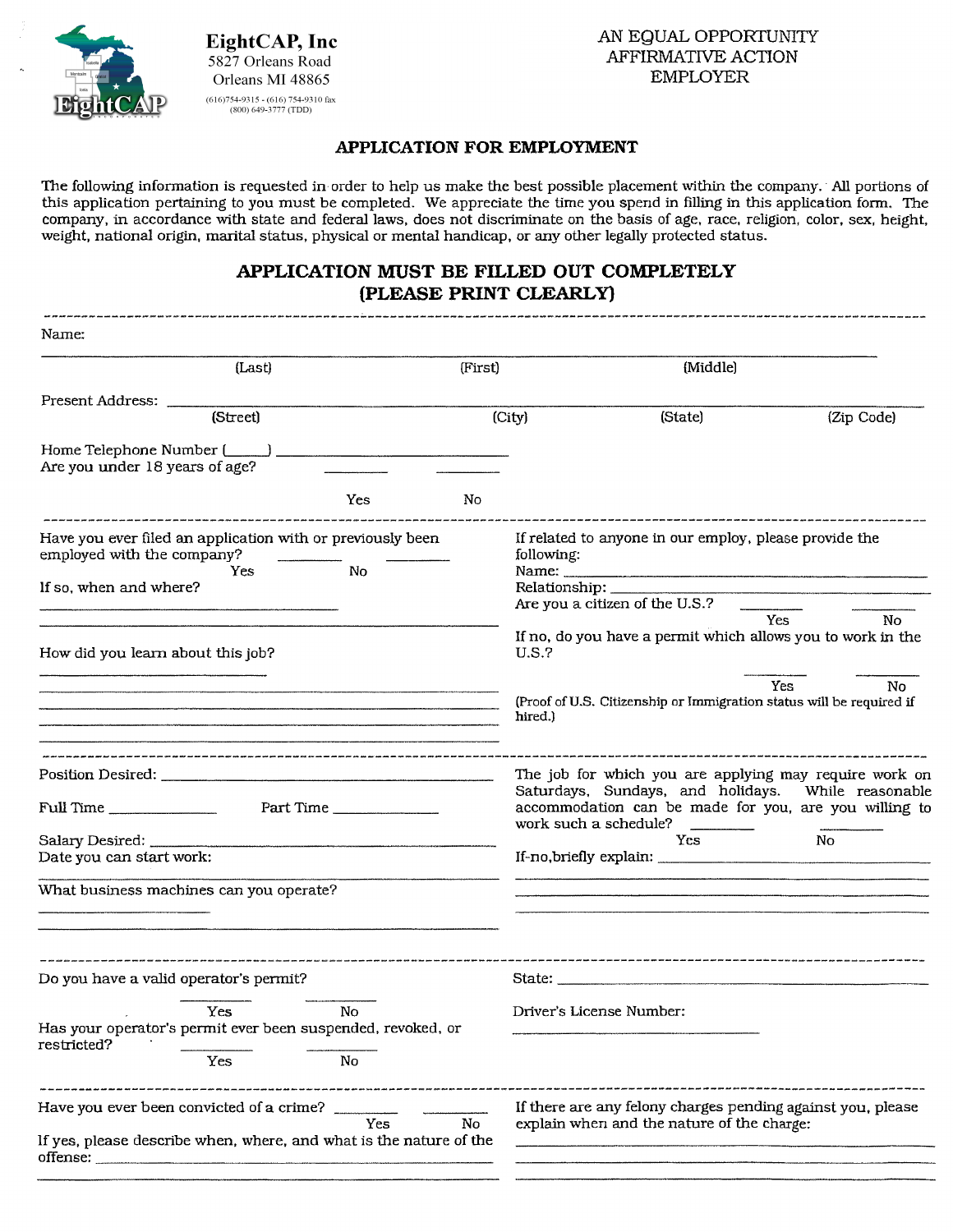| Were you in the armed forces:                                                                            |               |                            | Describe any job-related military training:                                                                              |        |
|----------------------------------------------------------------------------------------------------------|---------------|----------------------------|--------------------------------------------------------------------------------------------------------------------------|--------|
| Yes<br>If yes, which branch?                                                                             | No            |                            |                                                                                                                          |        |
|                                                                                                          |               | <b>RECORD OF EDUCATION</b> |                                                                                                                          |        |
| High School or Prep School (Name and Location)                                                           |               | Major Subject              | No. of Years                                                                                                             | Degree |
| University or College                                                                                    |               | Major Subject              | No. of Years                                                                                                             | Degree |
| Graduate School                                                                                          | Major Subject |                            | No. of Years                                                                                                             | Degree |
| Other - Including Military Service,<br>Trade, Business Schools, or National Career Readiness Certificate |               | Major Subject              | No. of Years                                                                                                             | Degree |
| Are you attending school now?<br>Yes                                                                     | No            |                            | Are you attending or have you completed any courses or<br>specialized training that would qualify you for this position? |        |
| School:                                                                                                  |               |                            | Yes<br>No                                                                                                                |        |
| Subjects:                                                                                                |               | If yes, please describe:   |                                                                                                                          |        |
|                                                                                                          |               |                            |                                                                                                                          |        |
|                                                                                                          |               |                            |                                                                                                                          |        |

# **Experience - Business or Professional Record of Last Five Positions**  (List Places in Order starting with Present Employer First)

| <u>Tarak di kacamatan di kacamatan di kacamatan di kacamatan di kacamatan di kacamatan di kacamatan di kacamatan</u><br>uniikkiin kiikkiin kuun muttiin kuun muttiin muttiin muttiin muttiin muttiin muttiin muttiin muttiin muttiin mu |  |
|-----------------------------------------------------------------------------------------------------------------------------------------------------------------------------------------------------------------------------------------|--|
|                                                                                                                                                                                                                                         |  |
|                                                                                                                                                                                                                                         |  |
|                                                                                                                                                                                                                                         |  |
|                                                                                                                                                                                                                                         |  |
|                                                                                                                                                                                                                                         |  |
|                                                                                                                                                                                                                                         |  |

#### **REFERENCES**

**List the name and telephone number of a least three** (3) **personal/business references who are not related to you.** 

|  | a katika matanggalan katika sa mga matanggalan ng mga matanggalan ng mga matanggalan ng mga mga matanggalan ng |
|--|----------------------------------------------------------------------------------------------------------------|
|  |                                                                                                                |
|  |                                                                                                                |
|  |                                                                                                                |